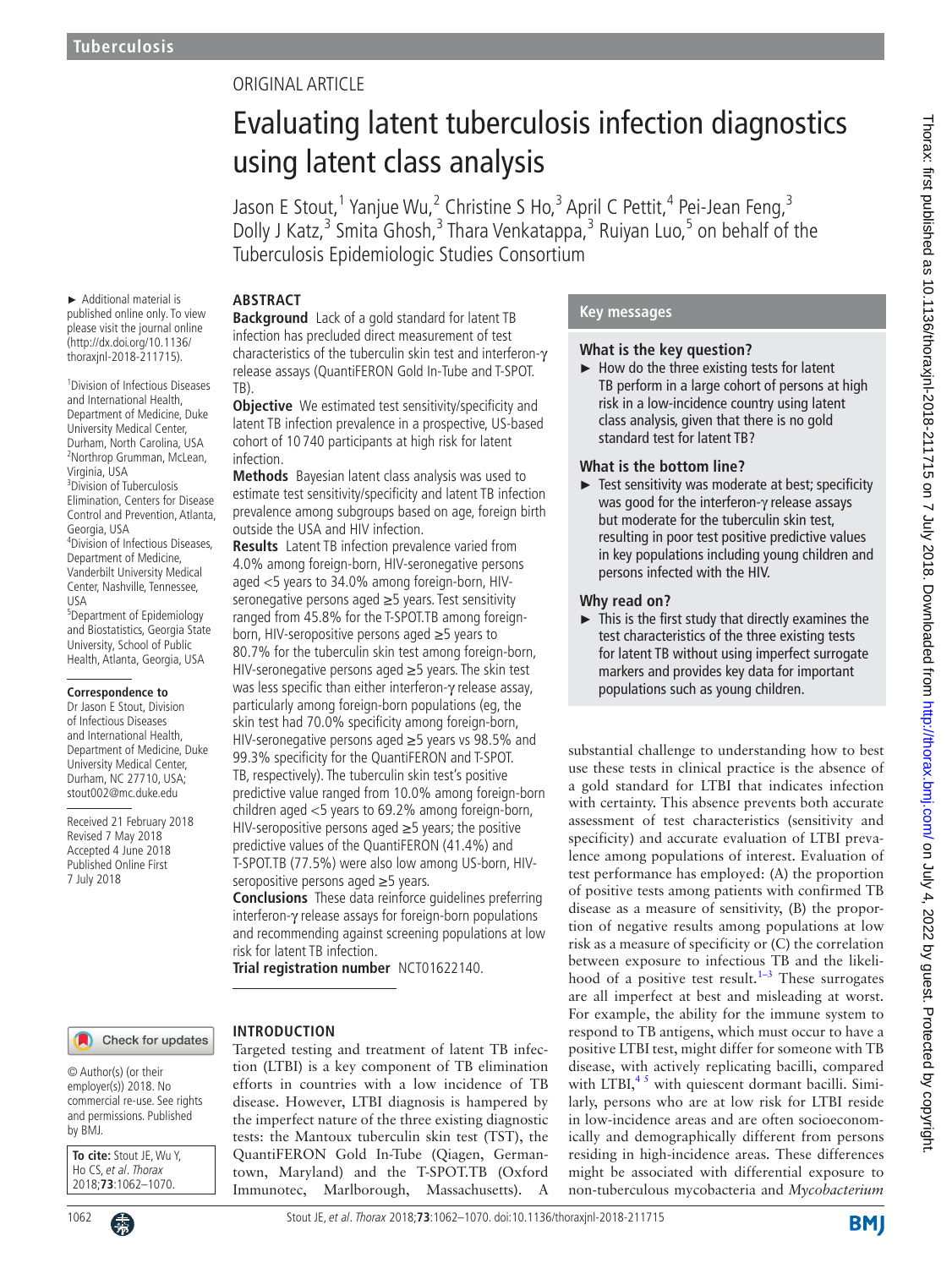*leprae*, both of which have potential to cross-react with tests for LTBI and affect the measured specificity of the tests.<sup>67</sup> Studies that examine the association between a positive test result and subsequent risk for progression to TB disease are the best gold standard available, although even that type of study is imperfect, limited by low event rates and confounded by differential acceptance of LTBI treatment.<sup>8-10</sup>

Latent class analysis (LCA) is a statistical technique that offers an alternative method for understanding test characteristics when no gold standard is available. LCA has been used extensively in the social sciences but is now increasingly used to examine diagnostic tests in medicine. $11$  It uses the observed patterns of test results to calculate the prevalence of the underlying condition, which otherwise cannot be directly observed, as well as the sensitivity and specificity of the tests. We used LCA to understand the three available tests for LTBI among a cohort of persons at high risk for LTBI.

#### **Methods**

We examined a cohort of participants enrolled in a prospective study to assess the predictive ability of available tests for LTBI. The Centers for Disease Control and Prevention (CDC) funded the study through the Tuberculosis Epidemiologic Studies Consortium (TBESC), a partnership of academic institutions and TB control programmes in 11 US states. Sixteen TBESC-affiliated clinics enrolled children and adults at high risk for LTBI and tested them concurrently with a TST, a QuantiFERON Gold In-Tube (QFT-IT) and a T-SPOT.TB (TSPOT) test; a 17th clinic used only TST and QFT-IT because TSPOT was not initially available. All participants had at least one of the following risk factors for LTBI or progression to TB disease: (1) close contact with an infectious TB patient; (2) recent immigration ( $\leq$ 5 years) from a country with moderate rates of TB (eg, Mexico); (3)

immigration at any time from a country with high rates of TB (eg, India); (4) recent (≤5 years) residence for ≥30 days in a country with high rates of TB; (5) member of a group with high  $(\geq 25\%)$  local prevalence of LTBI (eg, homeless persons); or (6) a diagnosis of HIV infection.

Trained study personnel collected demographic and LTBI-related risk information at participant enrolment. All participants were evaluated for TB disease at time of enrolment and will be followed up at 6month intervals for 2 years or until diagnosis of TB; matching of participant names to state TB registries will continue through 2021. Participants found to have TB at the time of enrolment were excluded from this analysis. All participants provided written informed consent, assent or parental permission. The study was registered at clinicaltrials.gov (identifier NCT01622140).

Study enrolment began on 20 July 2012 and ended in April 2017. This LCA includes participants enrolled during 20 July 2012–8 September 2014. A flow chart of enrolled participants is included in [figure](#page-1-0) 1, and comparison with excluded participants is in online [supplementary table S1](https://dx.doi.org/10.1136/thoraxjnl-2018-211715).

Testing for measurement invariance among groups was performed with PROC LCA<sup>12</sup> in SASV.9.4. On the basis of published data, $1^{13}$ <sup>14</sup> a strong belief existed that test characteristics would differ among the following groups: (A) HIV-seropositive, compared with HIV-seronegative; (B) foreign-born persons, compared with US-born (born in US states and territories) persons; and (C) aged  $\geq$ 5 years, compared with aged  $\lt$ 5 years. We tested for measurement invariance across these groups by sequentially comparing a model that assumed measurement invariance with one that permitted the ρ parameters (ie, sensitivity and specificity) to vary freely, examining the differences in the  $G<sup>2</sup>$  values (a measurement of goodness-of-fit) for each model. We assumed that the differences follow a  $\chi^2$  distribution



<span id="page-1-0"></span>**Figure 1** Flow chart of enrolled participants. QFT, QuantiFERON Gold In-Tube; TSPOT, T-SPOT.TB; TST, tuberculin skin test.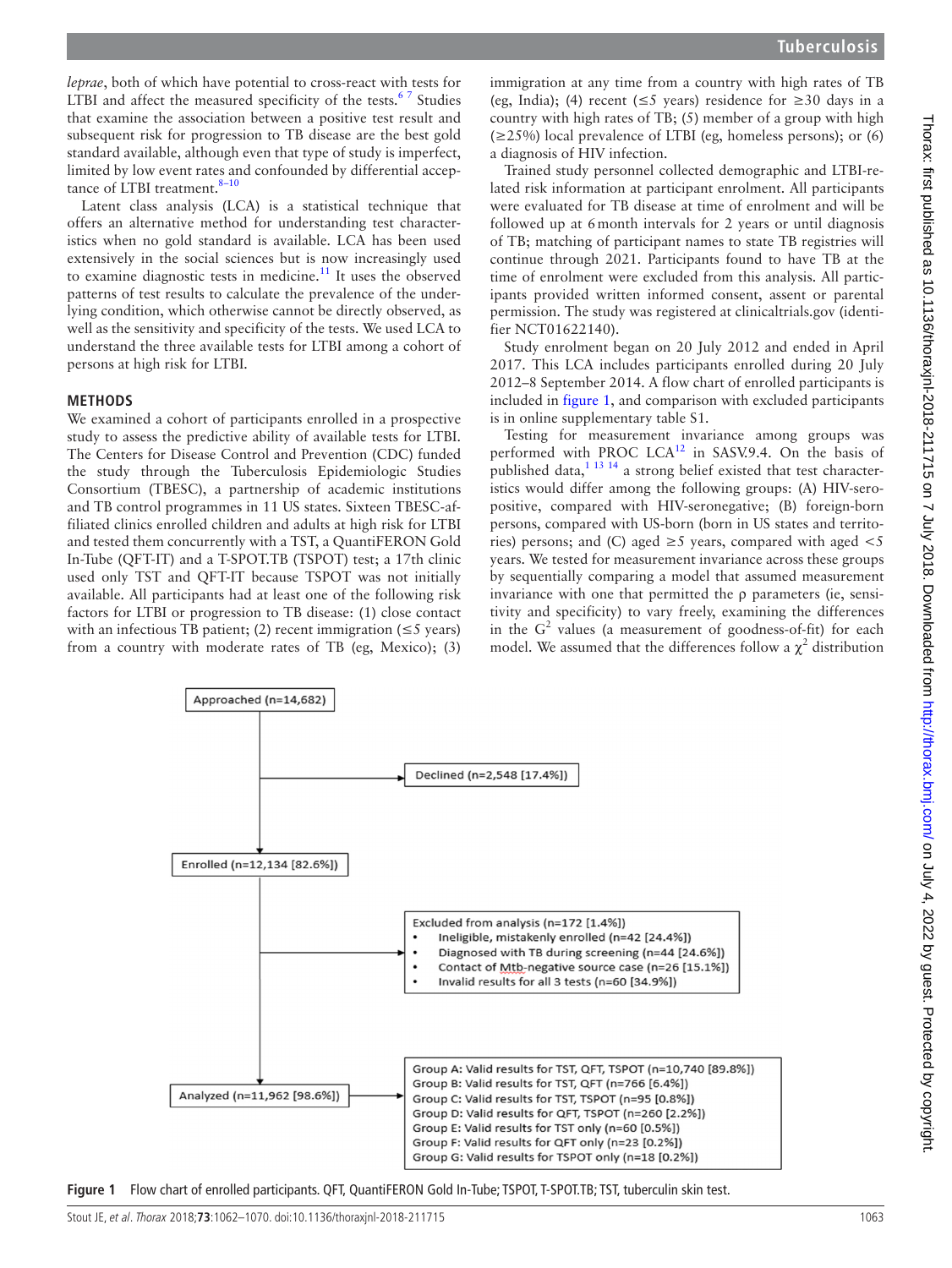with the df equal to the differences in df between models. We rejected the assumption of measurement invariance across all three groups  $(p<0.05$  for all three comparisons) and divided the cohort into analysis groups on the basis of permutations of the three grouping variables (HIV status, foreign birth and aged  $\geq$ 5 years). Because the numbers of participants in certain groups were limited and unlikely to yield robust results, we focused on five groups with  $\geq 100$  participants in each: (A) foreign-born, HIV-seronegative and aged  $\geq$  5 years; (B) foreign-born, HIV-seropositive and aged ≥5 years; (C) foreign-born, HIV-seronegative and aged <5 years; (d) US-born, HIV-seronegative and aged  $\geq$ 5 years; and (e) US-born, HIV-seropositive and aged  $\geq$ 5 years.

QFT and TSPOT were performed using standard clinical protocols at each site; as this was a pragmatic study, no special efforts were made to standardise the laboratory procedures at each site. We included data only from participants with valid results for all three tests. We used the international cut-off for the TSPOT (six or more spots as positive and five or fewer spots as negative), $^{15}$  $^{15}$  $^{15}$  because using the US interpretation with  $\alpha$  borderline zone<sup>[16](#page-7-7)</sup> would have required discarding all results in the borderline zone (five, six or seven spots); we also ran the models using the US cut-off and classifying borderline results as negative. We used current CDC guidelines for TST interpretation.[17](#page-7-8) We used the standard manufacturer cut-off for the QFT-IT.[18](#page-7-9) Because all of the tests are immunologically based with overlapping antigens, we suspected that the assumption of conditional independence of tests (after taking true latent class status into account) would not be valid. Therefore, we created two latent class models for each group, one using a modification of the method of Qu *et al*[19](#page-7-10) that included a random effect to account for conditional dependence and the other setting the random effect to zero (ie, assuming conditional independence). We used a Bayesian approach for both of these models $^{20}$  with literature-based prior distributions for test sensitivities and broad prior distributions for specificity and prevalence [\(table](#page-3-0) 1). The literature-based prior distributions were used for sensitivity because the proportion of persons tested who subsequently develop active TB disease is a good proxy for test sensitivity, whereas broad prior distributions were used for other parameters because there is no similarly good proxy for test specificity or LTBI prevalence in the literature. The literature-based prior distributions for test sensitivity represent a weighted average of patients who were tested for LTBI and then subsequently experienced incident TB disease (online [supplementary table S2 and](https://dx.doi.org/10.1136/thoraxjnl-2018-211715)  [S3\)](https://dx.doi.org/10.1136/thoraxjnl-2018-211715). For example, the prior distribution for TST sensitivity for HIV-seronegative persons is based on 180 contacts, as reported in the literature, who had a TST, were prospectively followed and subsequently developed TB disease. A total of 143 of these persons had a positive TST; the point estimate for sensitivity would be 143/180, and the prior distribution representing those data would be a beta (143,37) distribution. Prior distributions for HIV-seronegative adults were obtained from a simple summation of studies of contacts of persons with TB disease; prior distributions for other groups (HIV-seropositive adults and children aged <5 years) were obtained from studies of those populations. To further assess the robustness of the latent class models, we split the TSPOT into two separate tests (the panel A and panel B results) with the same cut-off for a positive test applied to each (five or more spots greater than the nil plate). We then ran four test models (TST, QFT-IT, TSPOT panel A and TSPOT panel B) for each group. We used R V.3.3.0 (open-source software, the R Foundation, Vienna, Austria) and JAGS (Just Another Gibbs Sampler, available at <http://mcmc-jags.sourceforge.net/>) V.4.2.0

(open-source software) through the runjags package (V.3.2) to implement these models, with Markov chain Monte Carlo sampling to estimate parameter distributions. Four independent chains were used for each model. The initial 1000 and subsequent 5000 samples were used for model adaptation and burnin, with subsequent sampling of a minimum of 20000 iterations or enough iterations to obtain Gelman-Rubin statistics <1.05 for all sensitivity, specificity and prevalence parameters, whichever was greater.

Models that assumed the tests were conditionally independent (ie, without a random effect) provided higher sensitivity estimates for all three tests and lower prevalence estimates than the models that included a random effect to account for conditional dependence ([figure](#page-4-0) 2 and online [supplementary figure S1\)](https://dx.doi.org/10.1136/thoraxjnl-2018-211715). Furthermore, the posterior means of the sensitivity estimates for the models that assumed conditional independence were often outside the 95% credible intervals of the literature-based prior estimates for sensitivity. Conversely, the sensitivity estimates for the models that accounted for conditional dependence generally fell within the credible intervals for the evidence-based prior distribution. We therefore focused on the conditional dependence (random effects) model for further reporting.

To assess the validity of the latent class measure, we created an exposure variable for the foreign-born participants as an estimation of the opportunities for a person to be exposed to and infected with TB. This surrogate exposure variable was calculated by multiplying the age at immigration by the WHO estimate of TB incidence in the country of origin in  $2012<sup>21</sup>$  $2012<sup>21</sup>$  $2012<sup>21</sup>$  We assigned each participant to a latent class (LTBI or no LTBI) with probability equal to the Bayesian posterior mean of the probability of belonging to that class derived from the model and examined the relationship between quartile of the exposure variable and estimated LTBI infection status (defined by latent class membership). The  $\chi^2$  test for trend was used to assess this relationship.

#### **Results**

A total of 12134 participants were enrolled in the study during 20 July 2012–28 September 2014. Of these, 10740 had valid results for all three tests and were included in our study. [Table](#page-4-1) 2 provides a summary of demographic characteristics for these participants. [Table](#page-5-0) 3 includes a summary of test combinations for each of the five groups evaluated, and online [supplementary](https://dx.doi.org/10.1136/thoraxjnl-2018-211715) [table S4](https://dx.doi.org/10.1136/thoraxjnl-2018-211715) shows the same summary considering US borderline results as negative. Certain test combinations were absent or rarely encountered in some groups (eg, negative TST with positive QFT-IT and TSPOT among foreign born, HIV-seronegative children aged <5 years).

[Table](#page-5-1) 4 lists estimates for the prevalence of LTBI as well as test characteristics among the five groups derived from the three-test random effects model. The prevalence of LTBI in the groups ranged from 4.0% among foreign-born, HIV-seronegative children aged <5 years to 34.0% among foreign-born, HIV-seronegative persons aged  $\geq$ 5 years. The sensitivity of the tests varied widely across the groups, usually with lower point estimates for sensitivity of all three tests among HIV-seropositive persons, compared with HIV-seronegative persons. Specificity of the TST was higher among US-born than among foreign-born groups, whereas specificities of the QFT-IT and TSPOT did not appear to vary by birthplace. The positive predictive value of the TST was only 10.0% among foreign-born, HIV-seronegative children aged <5 years and ranged from 40.4% among US-born, HIV-seropositive persons aged  $\geq$  5 years to 69.2% among foreign-born,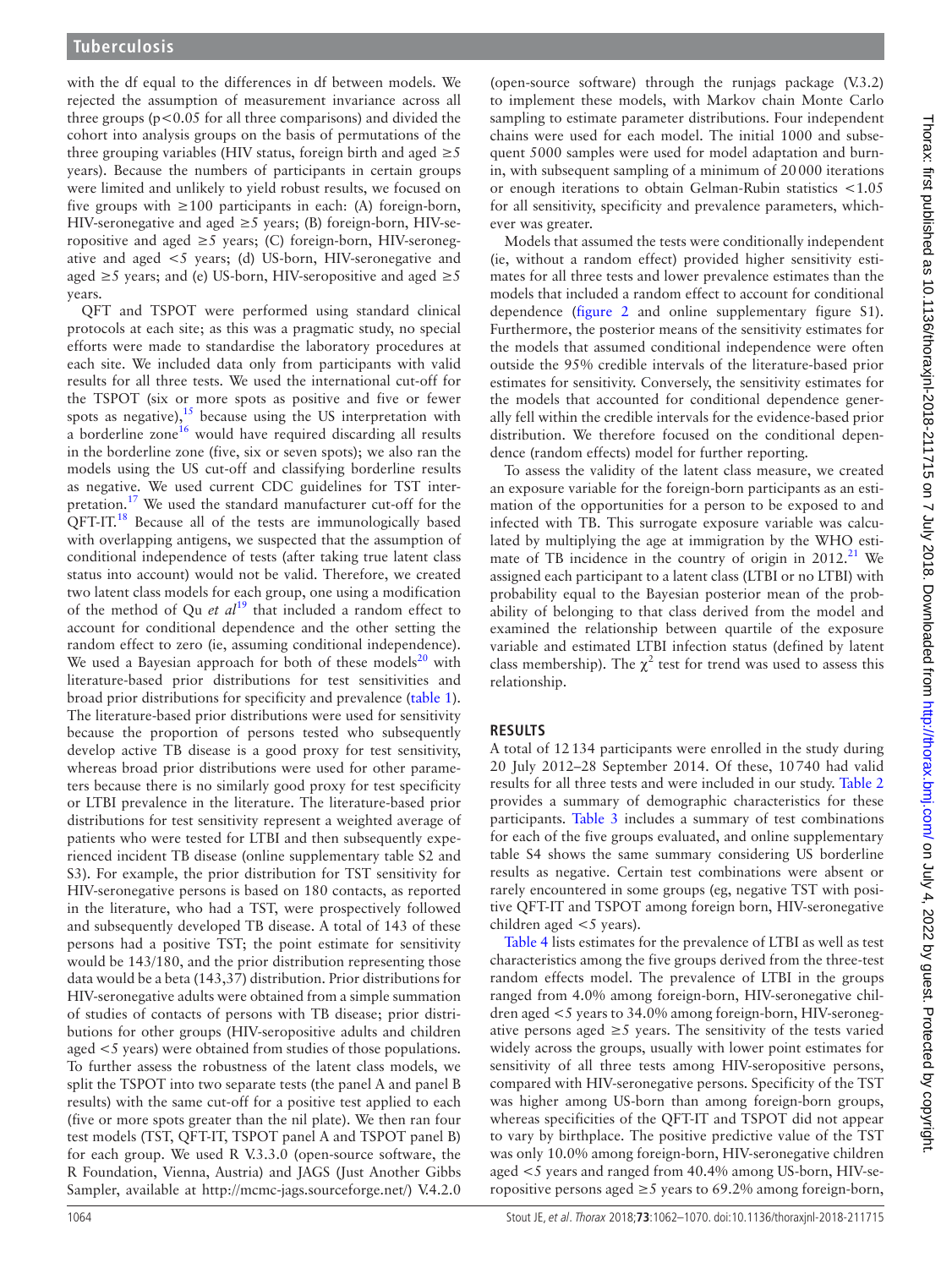#### <span id="page-3-0"></span>**Table 1** Prior distributions used for Bayesian latent class analysis

| Study group                              | Parameter                 | <b>Distribution</b> | Reference                         |
|------------------------------------------|---------------------------|---------------------|-----------------------------------|
| Foreign-born, HIV-seronegative,          | LTBI prevalence           | beta(1,1)           | Assumption                        |
| aged $\geq$ 5 years                      | <b>TST sensitivity</b>    | beta(143,37)        | See online supplementary table S2 |
|                                          | <b>TST</b> specificity    | beta(7,3)           | Assumption                        |
|                                          | QFT-IT sensitivity        | beta(80,29)         | See online supplementary table S2 |
|                                          | QFT-IT specificity        | beta(9,1)           | Assumption                        |
|                                          | <b>TSPOT</b> sensitivity  | beta(36,20)         | See online supplementary table S2 |
|                                          | <b>TSPOT</b> specificity  | beta(9,1)           | Assumption                        |
| Foreign-born, HIV-seronegative,          | LTBI prevalence           | beta(1,1)           | Assumption                        |
| aged $<$ 5 years                         | <b>TST sensitivity</b>    | beta(90,41)         | See online supplementary table S2 |
|                                          | <b>TST</b> specificity    | beta(7,3)           | Assumption                        |
|                                          | QFT-IT sensitivity        | beta(54,22)         | See online supplementary table S2 |
|                                          | QFT-IT specificity        | beta(9,1)           | Assumption                        |
|                                          | <b>TSPOT</b> sensitivity  | beta(56,31)         | See online supplementary table S2 |
|                                          | <b>TSPOT</b> specificity  | beta(9,1)           | Assumption                        |
| Foreign-born, HIV-seropositive,          | LTBI prevalence           | beta(1,1)           | Assumption                        |
| aged $\geq$ 5 years                      | <b>TST</b> sensitivity    | beta(40,56)         | See online supplementary table S2 |
|                                          | <b>TST</b> specificity    | beta(7,3)           | Assumption                        |
|                                          | <b>QFT-IT sensitivity</b> | beta(6,5)           | See online supplementary table S2 |
|                                          | QFT-IT specificity        | beta(9,1)           | Assumption                        |
|                                          | <b>TSPOT</b> sensitivity  | beta(10,9)          | See online supplementary table S2 |
|                                          | <b>TSPOT</b> specificity  | beta(9,1)           | Assumption                        |
| US-born, HIV-seronegative, aged ≥5 years | LTBI prevalence           | beta(1,1)           | Assumption                        |
|                                          | <b>TST</b> sensitivity    | beta(143,37)        | See online supplementary table S2 |
|                                          | <b>TST</b> specificity    | beta(7,3)           | Assumption                        |
|                                          | QFT-IT sensitivity        | beta(80,29)         | See online supplementary table S2 |
|                                          | QFT-IT specificity        | beta(9,1)           | Assumption                        |
|                                          | <b>TSPOT</b> sensitivity  | beta(36,20)         | See online supplementary table S2 |
|                                          | <b>TSPOT</b> specificity  | beta(9,1)           | Assumption                        |
| US-born, HIV-seropositive, aged ≥5 years | LTBI prevalence           | beta(1,1)           | Assumption                        |
|                                          | <b>TST sensitivity</b>    | beta(40,56)         | See online supplementary table S2 |
|                                          | <b>TST</b> specificity    | beta(7,3)           | Assumption                        |
|                                          | QFT-IT sensitivity        | beta(6,5)           | See online supplementary table S2 |
|                                          | QFT-IT specificity        | beta(9,1)           | Assumption                        |
|                                          | <b>TSPOT</b> sensitivity  | beta(10,9)          | See online supplementary table S2 |
|                                          | <b>TSPOT</b> specificity  | beta(9,1)           | Assumption                        |

LTBI, latentTB infection; QFT-IT, QuantiFERON Gold In-Tube; TSPOT, T-SPOT.TB; TST, tuberculin skin test.

HIV-seropositive persons aged  $\geq$ 5 years. The positive predictive value of the QFT-IT was low (41.4%) among US-born, HIV-seropositive persons aged  $\geq$ 5 years and ranged from 73.1% to 96.4% among other groups. The positive predictive value of the TSPOT ranged from 77.5% to 98.2% across groups. Negative predictive values of all tests ranged from 79.1% to 98.8% across groups. Using the US cut-off for TSPOT instead of the international cut-off had minimal impact on the prevalence, sensitivity and specificity estimates for most groups with the exception of prevalence in foreign-born, HIV-seropositive persons aged  $\geq 5$ years, but the credible interval for this group was very wide due to a small number of observations (online [supplementary table](https://dx.doi.org/10.1136/thoraxjnl-2018-211715)  [S5\)](https://dx.doi.org/10.1136/thoraxjnl-2018-211715).

[Table](#page-6-0) 5 displays the association between our surrogate exposure variable (age at immigration multiplied by TB incidence in

the country of origin) and probability of a positive test or latent class assignment among foreign-born, HIV-seronegative persons aged ≥5 years with valid data for the surrogate exposure variable (n=7880). The probability of a positive result increased substantially by increasing exposure quartile for all three tests as well as for the latent class assignment. The LTBI prevalence by LCA for each quartile of exposure was between the prevalence by interferon-γ release assay (IGRA) and TST.

[Table](#page-6-1) 6 describes the positive predictive values of the various test combinations derived from the three-test, random effects model. Although credible intervals were wide for certain relatively uncommon test combinations, common themes emerged across groups. First, as expected, the positive predictive value of three positive tests was high (approximately 100%). Second, the positive predictive value of three negative tests was low but varied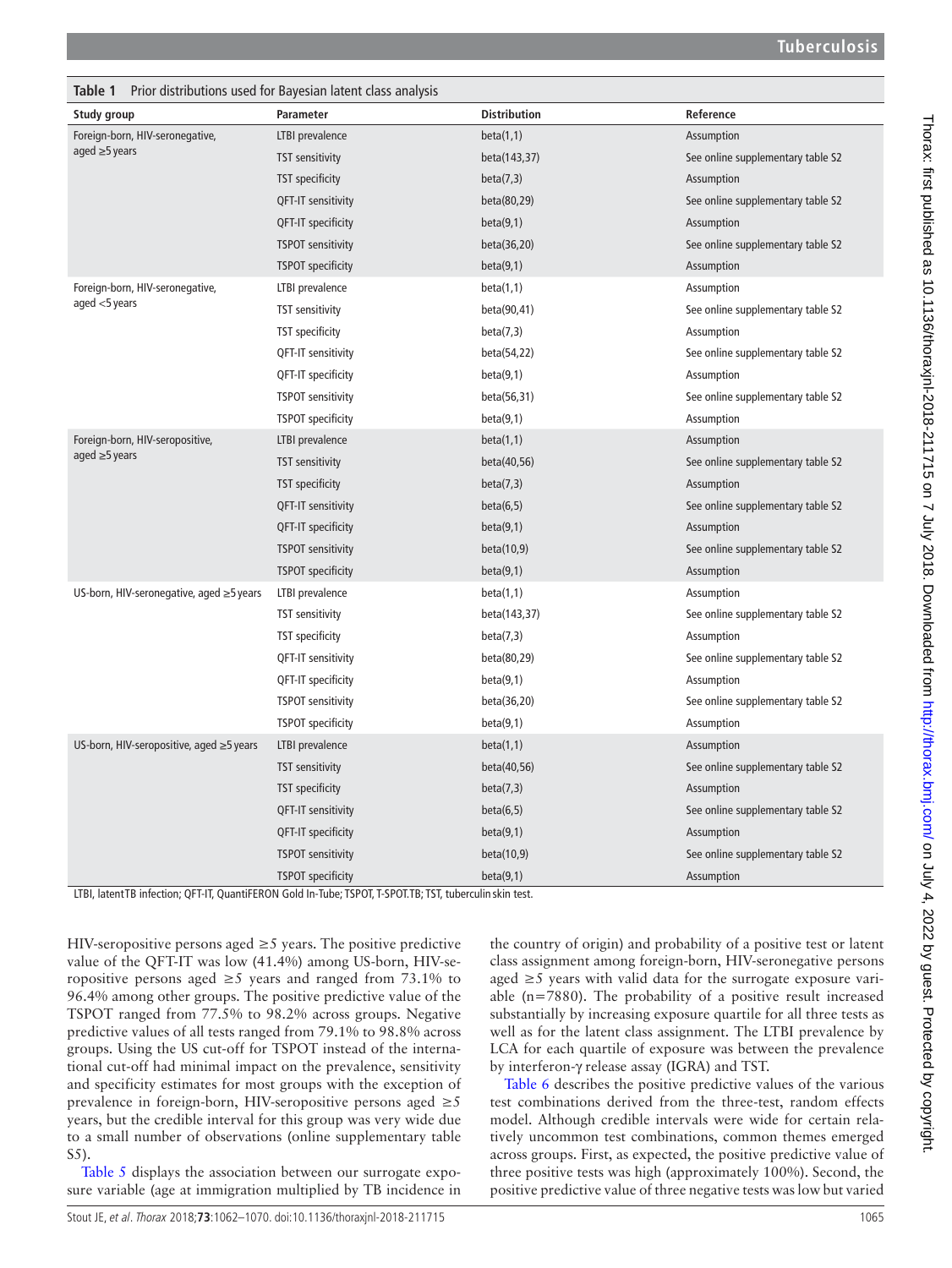

<span id="page-4-0"></span>**Figure 2** Latent TB infection prevalence and test characteristics (sensitivity and specificity) for foreign-born, HIV-seronegative participants aged ≥5 years. On the x-axis, the label 'CI' stands for the model that assumes conditional independence of the tests; 'R' stands for the model that includes a random effect (to model conditional dependence between the tests); and 'Prior' indicates the scientific literature-based prior distribution (for test sensitivity only). The horizontal lines in the centre of the rectangles are the Bayesian posterior means, and the top and bottom lines in each box are the boundaries of the first and third quartiles, respectively. The tips of the vertical lines span the 95% credible interval for each parameter. For purposes of this analysis, TSPOT was evaluated by using the international criteria for a positive test (≥6 spots is positive; ≤5 spots is negative). CI, conditional independence model; Prev, latentTB prevalence; Prior, scientificliterature-based prior distribution (for test sensitivity only); R, randomeffect model; sensQFT, sensitivity of QuantiFERON Gold In-Tube; sensTSPOT, sensitivity of T-SPOT.TB; sensTST, sensitivity of the tuberculin skin test; specQFT, specificity of QuantiFERON Gold In-Tube; specTSPOT, specificity of T-SPOT.TB; specTST, specificity of the tuberculin skin test.

by underlying prevalence of LTBI within the group. Foreign-born persons aged  $\geq$ 5 years, who had an underlying LTBI prevalence of 34.0% and 31.7% in HIV-seronegative and HIV-seropositive groups, respectively, both had non-zero proportions of participants (4.8% and 12.7%) with LTBI, despite having three negative tests. Conversely, having an isolated positive TST (with the

<span id="page-4-1"></span>

| Table 2<br>Study participant demographic characteristics  |                                                                     |                                                                 |                                                                    |                                                               |                                                                |
|-----------------------------------------------------------|---------------------------------------------------------------------|-----------------------------------------------------------------|--------------------------------------------------------------------|---------------------------------------------------------------|----------------------------------------------------------------|
| Characteristic                                            | Foreign-born, HIV-<br>seronegative,<br>aged $\geq$ 5 years (n=7931) | Foreign-born, HIV-<br>seronegative,<br>aged $<$ 5 years (n=464) | Foreign-born, HIV-<br>seropositive,<br>aged $\geq$ 5 years (n=140) | US-born, HIV-<br>seronegative,<br>aged $\geq$ 5 years (n=775) | US-born, HIV-<br>seropositive,<br>aged $\geq$ 5 years (n=1226) |
| Age, years (median, IQR)                                  | 28.9 (18.9-40.6)                                                    | $3.1(2.2 - 4.0)$                                                | 46.4 (37.6-56.0)                                                   | $36.6(22.3 - 51.0)$                                           | 49.6 (42.6-54.8)                                               |
| TB<br>incidence/100 000 population in<br>country of birth | $n$ (%)                                                             | $n$ (%)                                                         | $n$ (%)                                                            | $n$ (%)                                                       | $n$ (%)                                                        |
| $0 - 9.9$                                                 | 30(0.4)                                                             | 5(1.1)                                                          | 23 (16.4%)                                                         | 775 (100%)                                                    | 1226 (100%)                                                    |
| $10 - 19$                                                 | 69 (0.9)                                                            | 19(4.1)                                                         | $5(3.6\%)$                                                         | $\mathbf 0$                                                   | 0                                                              |
| $20 - 49$                                                 | 1445 (18.2)                                                         | 60(12.9)                                                        | 39 (27.9%)                                                         | $\mathbf{0}$                                                  | 0                                                              |
| $50 - 124$                                                | 1072 (13.5)                                                         | 213 (45.9)                                                      | 16 (11.4%)                                                         | $\mathbf 0$                                                   | 0                                                              |
| $125 - 299$                                               | 3374 (42.5)                                                         | 139(30.0)                                                       | 36 (25.7%)                                                         | $\mathbf{0}$                                                  | $\mathbf{0}$                                                   |
| $300 - 499$                                               | 1893 (23.9)                                                         | 15(3.2)                                                         | 20 (14.3%)                                                         | $\mathbf 0$                                                   | 0                                                              |
| $\geq 500$                                                | 48(0.6)                                                             | 13(2.8)                                                         | $1(0.7\%)$                                                         | $\mathbf{0}$                                                  | $\mathbf{0}$                                                   |
| CD4 <sup>+</sup> T-lymphocyte count<br>(median, IQR)      | <b>NA</b>                                                           | <b>NA</b>                                                       | 555 (255-713)*                                                     | <b>NA</b>                                                     | 544 (355-761)+                                                 |

\*76 foreign-born, HIV-seropositive participants aged ≥5 years had available self-reported CD4+ lymphocyte count data.

†789US-born, HIV-seropositive participants aged ≥5 years had available self-reported CD4+ lymphocyte count data.

NA, not applicable.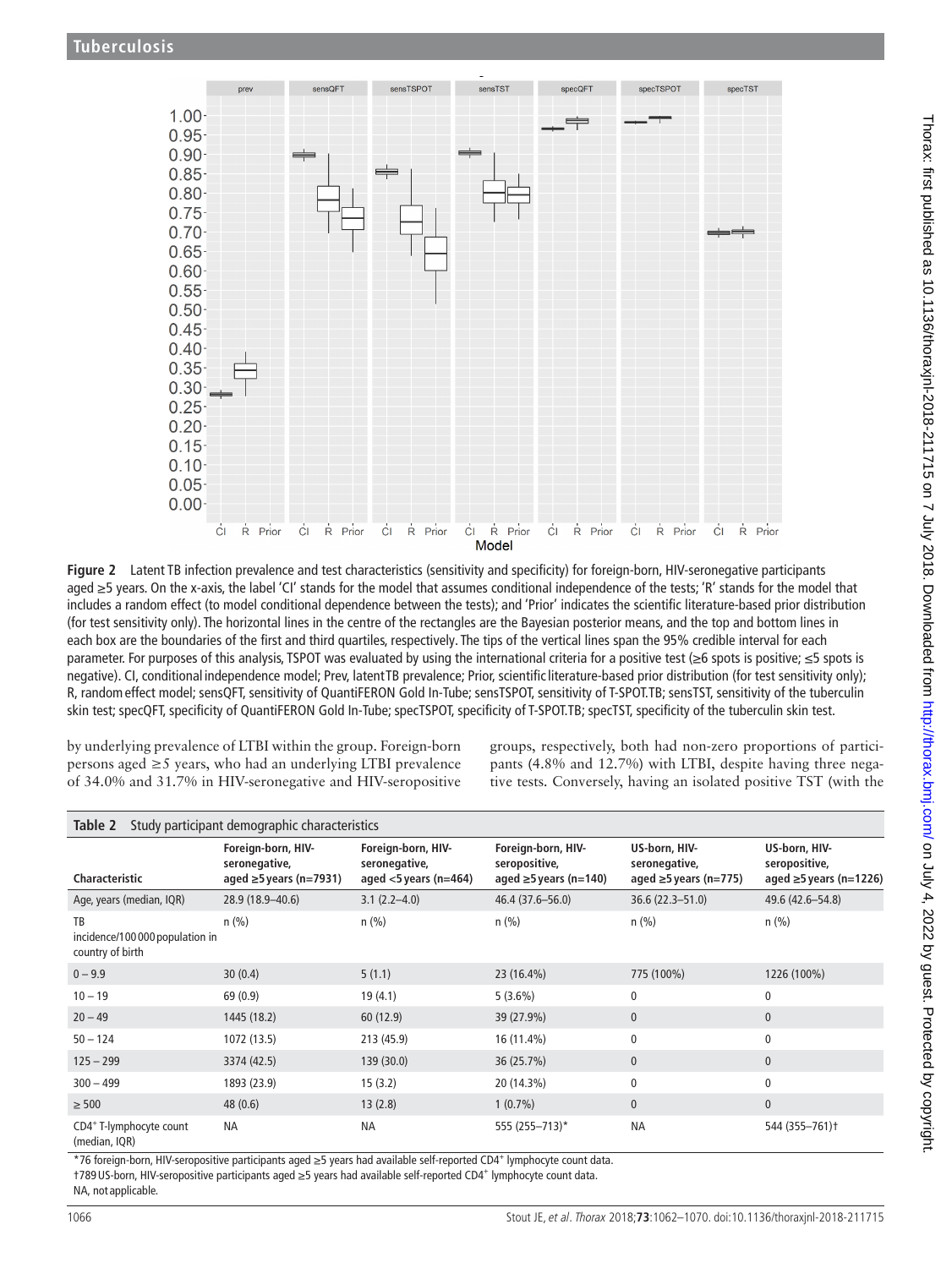<span id="page-5-0"></span>

| Combinations of test results for participants, by study group (by using the international cut-off of $\geq 6$ spots=positive for TST=T-SPOT.TB<br>Table 3 |                                                           |                                                     |                                                           |                                                       |                                                   |  |
|-----------------------------------------------------------------------------------------------------------------------------------------------------------|-----------------------------------------------------------|-----------------------------------------------------|-----------------------------------------------------------|-------------------------------------------------------|---------------------------------------------------|--|
| <b>Test combination, TST/</b><br><b>QFT-IT/TSPOT</b>                                                                                                      | Foreign-born,<br>HIV-seronegative,<br>aged $\geq$ 5 Years | Foreign-born,<br>HIV-seronegative,<br>aged <5 years | Foreign-born,<br>HIV-seropositive,<br>aged $\geq$ 5 years | US-born, HIV-<br>seronegative,<br>aged $\geq$ 5 years | US-born, HIV-seropositive,<br>aged $\geq$ 5 years |  |
|                                                                                                                                                           | 3778                                                      | 330                                                 | 94                                                        | 589                                                   | 1090                                              |  |
|                                                                                                                                                           | 86                                                        |                                                     |                                                           |                                                       | 9                                                 |  |
| $- + -$                                                                                                                                                   | 162                                                       |                                                     | 8                                                         | 20                                                    | 53                                                |  |
| $- + +$                                                                                                                                                   | 157                                                       | $\Omega$                                            | $\mathbf{0}$                                              | 12                                                    | 10                                                |  |
| $+ - -$                                                                                                                                                   | 1666                                                      | 115                                                 | 10                                                        | 53                                                    | 40                                                |  |
| $+-+$                                                                                                                                                     | 200                                                       |                                                     | $\mathbf{0}$                                              | 5                                                     |                                                   |  |
| $++-$                                                                                                                                                     | 314                                                       | 6                                                   |                                                           | 14                                                    | 8                                                 |  |
| $+ + +$                                                                                                                                                   | 1568                                                      | 9                                                   | 20                                                        | 75                                                    | 15                                                |  |
| Total                                                                                                                                                     | 7931                                                      | 464                                                 | 140                                                       | 775                                                   | 1226                                              |  |

−, negative test; +, positive test; FB, foreign born; QFT-IT, QuantiFERON Gold In-Tube; TSPOT, T-SPOT.TB; TST, tuberculin skin test.

other two tests negative) had similar positive predictive value to having all three tests negative across all groups.

#### **Discussion**

LCA of this diverse cohort enrolled in a low-incidence setting provides insights into LTBI screening test performance. Consistent with other observations, $22-24$  we determined that test performance varied substantially, depending on the group tested. Specifically, we noted lower test sensitivity among HIV-seropositive persons than among HIV-seronegative persons and lower specificity for the TST among foreign-born persons (presumably because of a combination of BCG vaccination and exposure to non-tuberculous mycobacteria) than among US-born persons. More importantly, combining these test characteristics with estimated underlying LTBI prevalence enables calculation of the positive predictive value of tests and test combinations when

there is no gold standard, which permits optimum use of these tests. For example, a foreign-born, HIV-seronegative adult in our cohort with a positive TST would have a calculated Bayesian probability of 57.9% of having LTBI, which is only slightly better than a coin toss. If that same person had a positive QFT-IT or TSPOT, the Bayesian probability of LTBI would be 96.4% or 98.2%, respectively. A positive TST with a negative QFT-IT or TSPOT reduces the probability of LTBI to 21%, whereas a positive TST followed by a positive QFT-IT or TSPOT is associated with a 99% probability of LTBI in a foreign-born, HIV-seronegative adult in our cohort (ignoring any potential booster effect of the TST on the QFT-IT or TSPOT). These findings support both CDC recommendations of using an IGRA for foreign-born persons who might have received the BCG vaccine and European guidelines recommending confirmation of a positive TST with an IGRA.<sup>25</sup> 26

<span id="page-5-1"></span>**Table 4** Estimated prevalence and test characteristics derived from the three-test, random effects model, by using the international TSPOT cut-off among specified groups

| Parameter       | Foreign-born, HIV-<br>seronegative, aged<br>≥5 years, % (95% credible<br>interval) | Foreign-born, HIV-<br>seronegative, aged<br><5 years, % (95% credible<br>interval) | Foreign-born, HIV-<br>seropositive, aged<br>≥5 years, % (95% credible<br>interval) | US-born, HIV-seronegative,<br>aged $\geq$ 5 years, % (95%<br>credible interval) | US-born, HIV-seropositive,<br>aged $\geq$ 5 years, % (95%<br>credible interval) |
|-----------------|------------------------------------------------------------------------------------|------------------------------------------------------------------------------------|------------------------------------------------------------------------------------|---------------------------------------------------------------------------------|---------------------------------------------------------------------------------|
| LTBI prevalence | 34.0 (27.6 to 39.2)                                                                | $4.0$ (1.9 to 6.7)                                                                 | 31.7 (1.9 to 46.8)                                                                 | 17.5% (13.1 to 22.5)                                                            | 4.2 $(2.6 \text{ to } 6.3)$                                                     |
| TST             |                                                                                    |                                                                                    |                                                                                    |                                                                                 |                                                                                 |
| Sensitivity     | 80.7 (72.6 to 90.5)                                                                | 69.1 (58.5 to 79.7)                                                                | 57.0 (49.6 to 65.3)                                                                | 72.6 (62.2 to 84.3)                                                             | 54.0 (44.2 to 64.3)                                                             |
| Specificity     | 70.0 (68.3 to 71.5)                                                                | 73.9 (69.6 to 77.9)                                                                | 88.5 (70.7 to 96.0)                                                                | 92.1 (89.7 to 94.3)                                                             | 96.5% (95.3 to 97.6)                                                            |
| <b>PPV</b>      | 57.9 (52.8 to 61.3)                                                                | 10.0 (4.8 to 16.5)                                                                 | 69.2 (3.7 to 90.3)                                                                 | 66.0 (56.5 to 75.4)                                                             | 40.4% (27.0 to 55.1)                                                            |
| <b>NPV</b>      | 87.3 (79.9 to 95.0)                                                                | 98.3 (96.7 to 99.3)                                                                | 81.3 (69.1 to 98.9)                                                                | 93.9 (89.9 to 97.3)                                                             | 97.9 (96.6 to 98.9)                                                             |
| QFT-IT          |                                                                                    |                                                                                    |                                                                                    |                                                                                 |                                                                                 |
| Sensitivity     | 78.9 (69.6 to 90.2)                                                                | 71.2 (55.3 to 86.5)                                                                | 59.1 (47.1 to 72.0)                                                                | 78.0 (65.0 to 91.0)                                                             | 67.5 (52.9 to 81.7)                                                             |
| Specificity     | 98.5 (96.1 to 99.8)                                                                | 98.9 (97.4 to 99.9)                                                                | 93.1 (73.9 to 99.1)                                                                | 97.9 (96.0 to 99.4)                                                             | 95.8 (94.4 to 97.1)                                                             |
| <b>PPV</b>      | 96.4 (90.0 to 99.5)                                                                | 73.1 (41.3 to 95.3)                                                                | 79.0 (3.9 to 97.7)                                                                 | 88.6 (78.6 to 97.0)                                                             | 41.4 (27.3 to 56.8)                                                             |
| <b>NPV</b>      | 89.9 (83.6 to 96.3)                                                                | 98.8 (97.4 to 99.6)                                                                | 82.8 (70.1 to 98.9)                                                                | 95.3 (91.1 to 98.5)                                                             | 98.5 (97.2 to 99.4)                                                             |
| <b>TSPOT</b>    |                                                                                    |                                                                                    |                                                                                    |                                                                                 |                                                                                 |
| Sensitivity     | 73.5 (63.9 to 86.3)                                                                | 58.9 (42.7 to 76.2)                                                                | 45.8 (35.2 to 58.6)                                                                | 68.5 (55.7 to 83.4)                                                             | 55.0 (40.7 to 70.6)                                                             |
| Specificity     | 99.3 (98.0 to 99.9)                                                                | 99.4 (98.4 to 99.9)                                                                | 97.2 (84.1 to 99.7)                                                                | 99.1 (98.1 to 99.8)                                                             | 99.3 (98.6 to 99.8)                                                             |
| <b>PPV</b>      | 98.2 (94.2 to 99.8)                                                                | 79.2 (52.0 to 96.3)                                                                | 86.9 (5.8 to 99.0)                                                                 | 94.3 (87.2 to 98.9)                                                             | 77.5 (58.0 to 93.5)                                                             |
| <b>NPV</b>      | 87.7 (81.1 to 94.9)                                                                | 98.3 (96.5 to 99.4)                                                                | 79.1 (65.3 to 98.9)                                                                | 93.5 (89.0 to 97.3)                                                             | 98.0 (96.5 to 99.1)                                                             |
|                 | Parameter values are mean estimates with 95% credible intervals in parentheses     |                                                                                    |                                                                                    |                                                                                 |                                                                                 |

Parameter values are mean estimates with 95% credible intervals in parentheses.

LTBI, latentTB infection; NPV, negative predictive value; PPV, positive predictive value; QFT-IT, QuantiFERON Gold In-Tube; TSPOT, T-SPOT.TB; TST, tuberculin skin test.

Stout JE, et al. Thorax 2018;**73**:1062-1070. doi:10.1136/thoraxjnl-2018-211715 1067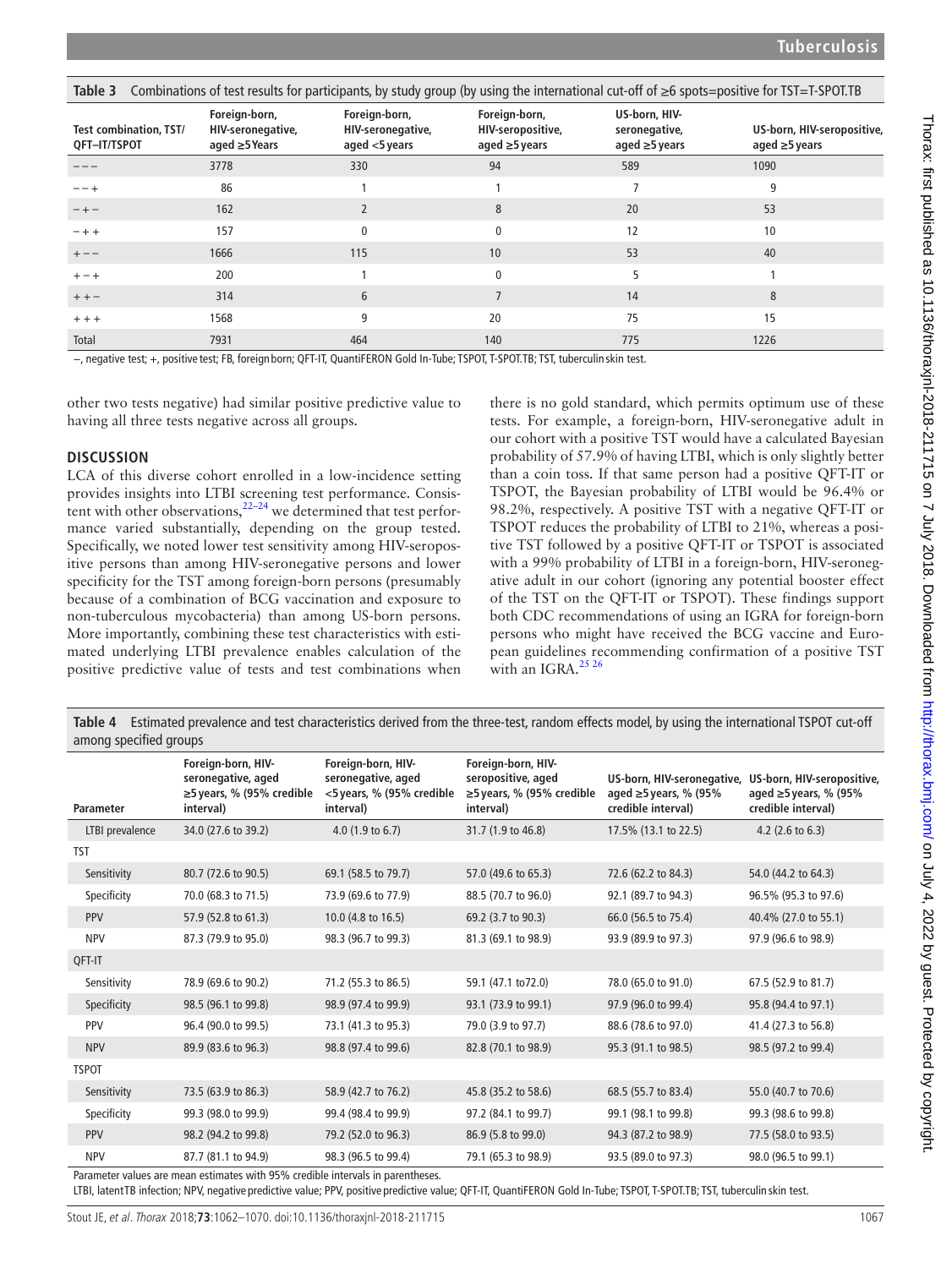<span id="page-6-0"></span>**Table 5** Association between the exposure variable (age at immigration multiplied by estimated active TB incidence in country of birth) and either test results or latent class status among foreign-born, HIV-seronegative participants aged ≥5 years

| <b>Exposure</b><br>quartile | TST-<br>positive (RR) | OFT-IT-<br>positive (RR)         | <b>TSPOT-</b><br>positive (RR)   | Latent<br>class (RR)             |
|-----------------------------|-----------------------|----------------------------------|----------------------------------|----------------------------------|
|                             | 34.3% (1.0)           | 14.9% (1.0)                      | 13.2% (1.0)                      | 19.8% (1.0)                      |
| 2                           | 41.9% (1.22)          | 22.0% (1.48)                     | 20.8% (1.58)                     | 27.0% (1.36)                     |
| 3                           | 53.3% (1.55)          | 34.0% (2.28)                     | 32.5% (2.46)                     | 39.5% (1.99)                     |
| 4                           | 59.6% (1.74)          | 40.2% (2.70)                     | 41.4% (3.14)                     | 46.9% (2.37)                     |
| P value for<br>trend        | $< 2 \times 10^{-16}$ | $<$ 2 $\times$ 10 <sup>-16</sup> | $<$ 2 $\times$ 10 <sup>-16</sup> | $<$ 2 $\times$ 10 <sup>-16</sup> |

QFT-IT, QuantiFERON Gold In-Tube; RR, relative risk; TSPOT, T-SPOT.TB, classified as positive/negative by using the international standard (≥6 spots=positive; TST, tuberculin skin test; ≤5 spots=negative).

Our data demonstrate certain interesting findings in some of the groups. First, because the estimated prevalence of LTBI was low among the US-born, HIV-seropositive study participants, the positive predictive value of the QFT-IT was low among this group (41.4% overall) despite high test specificity. This finding is consistent with other authors' descriptions of what appear to be relatively frequent false-positive QFT-IT tests among US-born, HIV-seropositive persons.<sup>[27](#page-8-1)</sup> The TSPOT had a higher point estimate of positive predictive value among this population (77.5%), but this still implies that approximately one-fourth of positive TSPOT results among this group are false positives. Conversely, the negative predictive values of all the tests among this group were high (97%–98%); therefore, few HIV-seropositive persons with LTBI would be missed with any of the tests. These findings should be considered in the context of our study population, who had high CD4<sup>+</sup> T-lymphocyte counts. Second, the vast majority of positive TSTs among foreign-born children aged <5 years were isolated positive tests, with concurrent negative QFT-IT and TSPOT. Our analysis demonstrates that a limited proportion of children with an isolated positive TST (1.2%) truly have LTBI, indicating that these isolated positive TSTs are almost all false positives, presumably because of recent BCG vaccination. Although concerns have been raised that IGRAs are less sensitive than TSTs among young children, $^{28}$  29 our results demonstrate that the sensitivity of all three tests are suboptimal to approximately the same degree; however, the greater specificity of the IGRAs would avoid unnecessary LTBI treatment for many young

foreign-born children. Furthermore, the negative predictive value of all the tests was good (>98%); therefore, few young children with LTBI would be expected to be missed because of false-negative tests. On the basis of these results, using an IGRA for LTBI screening among foreign-born children aged <5 years would be strongly preferred over the TST.

Multiple indirect lines of evidence support our findings. First, the strong association between our surrogate exposure variable (age at immigration multiplied by TB incidence in the country of birth) and LTBI as assigned by the latent class model supports the concept that the model is measuring LTBI. Second, the estimated LTBI prevalence among foreign-born children aged <5 years is in line with the expected prevalence among this group, given other studies that have estimated an annual risk for infection (with serial testing) of  $0.2\% - 6\%$  in TB-endemic countries,  $30\frac{31}{100}$ with the majority of estimates for high-incidence countries being  $1\% - 3\%$ .<sup>[32](#page-8-4)</sup> In this context, the latent class LTBI prevalence (4.2%) is a more plausible estimate than the 28% prevalence (131/464) obtained among our participants if the TST were used to ascertain LTBI. The estimated LTBI prevalence among certain groups was significantly higher than what has been reported among other population-based studies (eg, 34.0% among our foreignborn, HIV-negative participants aged  $\geq$ 5 years, compared with approximately 9% in the National Health and Nutrition Examination Survey data). $33$  However, this difference is to be expected given that (A) our study was not population based but focused on recruiting persons believed to be at high risk for LTBI and (B) the methods used to estimate LTBI prevalence in our study take into account the imperfect sensitivity of currently used tests, which has not yet been done with the National Health and Nutrition Examination Survey data.

This analysis has potential limitations. The study was conducted as a pragmatic trial, so no special efforts were made to synchronise laboratory procedures across sites; this may have increased variability in test performance across sites and contributed to uncertainty in estimates of test characteristics. However, this reflects the 'real-world' performance of the tests, which makes our results more generalisable. LCA by definition examines phenomena (in this case LTBI) that cannot be directly observed. Although strong conceptual and biological plausibility exists for believing that the latent class represents a dichotomy between TB infection and lack of infection, the latent class might represent a subtly different biological phenomenon that is not concordant with the traditional dichotomy of LTBI. In addition,

| the international cut-off of $\geq 6$ spots)  |                                                                                      |                                                                                      |                                                                                      |                                                                                 |                                                                                   |
|-----------------------------------------------|--------------------------------------------------------------------------------------|--------------------------------------------------------------------------------------|--------------------------------------------------------------------------------------|---------------------------------------------------------------------------------|-----------------------------------------------------------------------------------|
| <b>Test combination</b><br>(TST/QFT-IT/TSPOT) | Foreign-born, HIV-<br>seronegative, aged<br>≥5 years, % (95 %<br>credible intervals) | Foreign-born, HIV-<br>seronegative, aged<br><5 years, % (95 %<br>credible intervals) | Foreign-born, HIV-<br>seropositive, aged<br>≥5 years, % (95 %<br>credible intervals) | US-born, HIV-<br>seronegative, aged<br>≥5 years, % (95 %<br>credible intervals) | US-born, HIV-seropositive,<br>aged $\geq$ 5 years, % (95 %<br>credible intervals) |
|                                               | 4.8 (0.1 to 11.8)                                                                    | 0.5(0 to 2.1)                                                                        | 12.7 (0 to 26.6)                                                                     | $2.1$ (0 to 6.3)                                                                | $0.6$ (0 to 1.7)                                                                  |
| $-- +$                                        | 58.3 (15.5 to 75.0)                                                                  | <b>NA</b>                                                                            | <b>NA</b>                                                                            | 50.2 (0 to 100)                                                                 | 34.7 (0 to 77.8)                                                                  |
| $- + -$                                       | 69.6 (16.2 to 96.8)                                                                  | <b>NA</b>                                                                            | 50.0 (0 to 100)                                                                      | 44.3 (10.0 to 85.0)                                                             | 12.9 (1.9 to 28.3)                                                                |
| $- + +$                                       | 98.2 (93.3 to 100)                                                                   | <b>NA</b>                                                                            | <b>NA</b>                                                                            | 98.7 (91.7 to 100)                                                              | 93.7 (70.0 to 100)                                                                |
| $+ - -$                                       | 8.2 (1.7 to 13.0)                                                                    | $1.2$ (0 to 4.3)                                                                     | 30.1 (0 to 70.0)                                                                     | 11.4 (1.9 to 26.4)                                                              | 8.4 (0 to 22.5)                                                                   |
| $+-+$                                         | 82.2 (68.0 to 88.3)                                                                  | <b>NA</b>                                                                            | <b>NA</b>                                                                            | 92.8 (60.0 to 100)                                                              | <b>NA</b>                                                                         |
| $++-$                                         | 91.1 (73.9 to 99.2)                                                                  | 66.0 (16.7 to 100)                                                                   | 82.2 (0 to 100)                                                                      | 92.0 (71.4 to 100)                                                              | 75.3 (37.5 to 100)                                                                |
| $+ + +$                                       | 99.6 (98.8 to 100)                                                                   | 99.2 (88.9 to 100)                                                                   | 94.0 (5.0 to 100)                                                                    | 100 (98.7 to 100)                                                               | 99.7 (93.3 to 100)                                                                |

<span id="page-6-1"></span>**Table 6** Positive predictive values of test combinations derived from the three-test, random effects model in specified subgroups (TSPOT positive at

The positive predictive values represent the estimated likelihood that an individual with the given test combination has latent TB infection; 95% credible intervals are listed in parentheses after each point estimate; cells in which <5 participants in the group had the listed test combination are listed as NA. NA, not applicable; QFT-IT, QuantiFERON Gold In-Tube; TSPOT, T-SPOT.TB; TST, tuberculin skin test.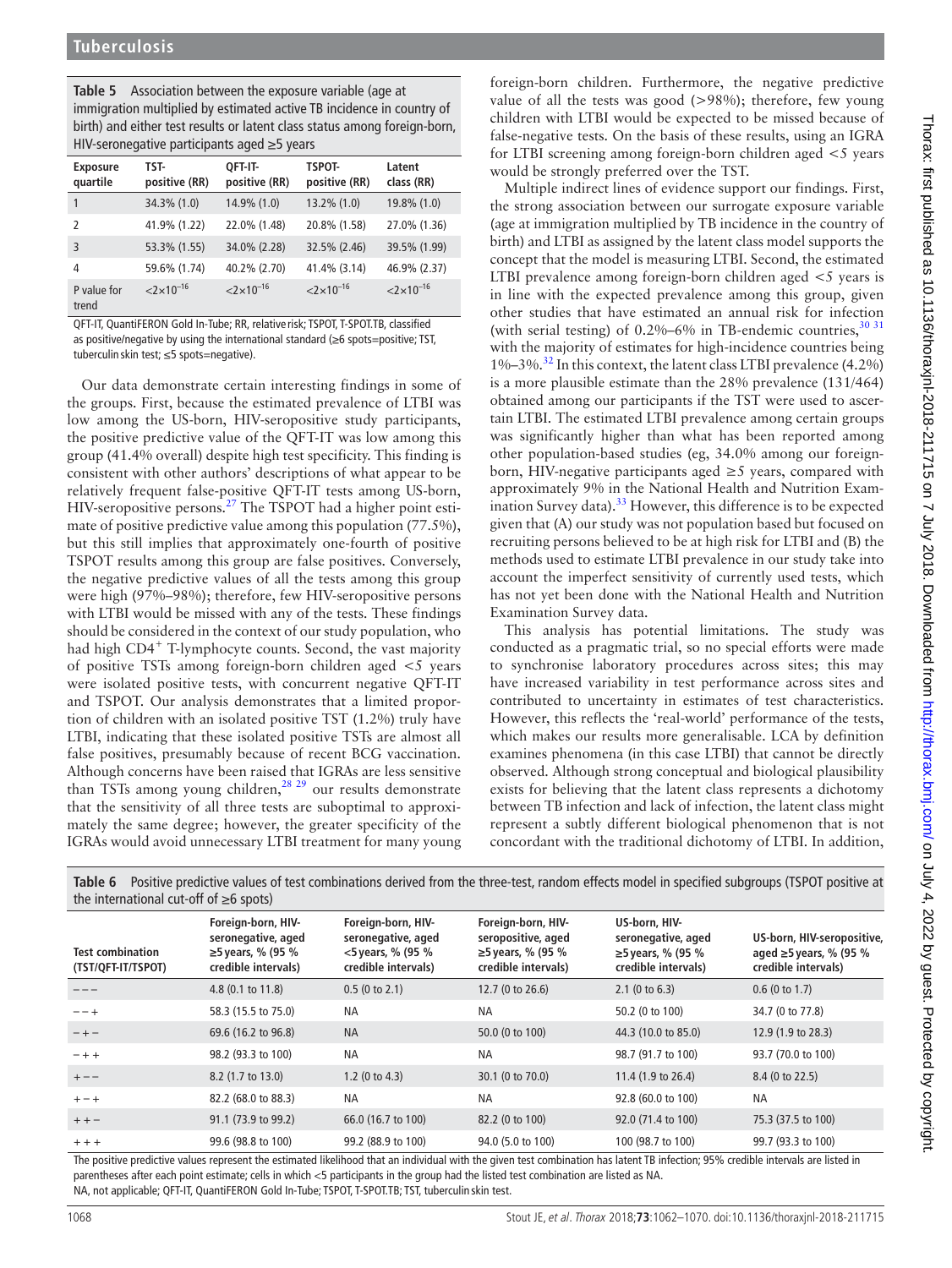the choice of prior probabilities has significant influence on the model results; in the current manuscript, the sensitivity estimates were chosen based on the best available gold standard in the literature (progression to active TB after a test was performed), but use of different prior probabilities may well have produced different results. Furthermore, whereas adjusting for conditional dependence clearly had important effects on the results, several methods for performing such an adjustment exist, and each method might provide slightly different results, as discussed by Albert and Dodd.<sup>34</sup> However, alternative proposed methods (eg, latent mixture models) have been problematic for some authors, involving a failure to converge.<sup>35</sup> We attempted a latent mixture approach with our data and encountered problems with convergence as well; therefore, we discarded that approach. Finally, limited sample sizes for certain groups (eg, HIV-positive, foreignborn participants aged  $\geq$  5 years) and low frequency of observing certain test patterns (eg, negative TST, positive QFT-IT, positive TSPOT among HIV-negative, foreign-born children aged <5 years) limited our ability to precisely estimate selected parameters for these groups; additional data are needed for improving parameter precision for these groups.

In conclusion, Bayesian LCA of a large, prospectively enrolled, US-based cohort highlighted the limitations of LTBI diagnostic tests. Our findings demonstrate that IGRAs should be strongly preferred over the TST for both foreign-born children and adults. Although we hope that these findings can be used to optimise existing tests, they just as clearly demonstrate that improved diagnostic tests for LTBI are urgently needed.

**Acknowledgements** The authors gratefully acknowledge the assistance of the TBESC project coordinators: Katya Salcedo, Richmond, California; Laura Romo, San Francisco; Christine Kozik, San Diego; Carlos Vera, San Diego; Juanita Lovato, Denver; Laura Farrow and Colleen Traverse, Durham North Carolina; Kristian Atchley and Fernanda Maruri, Nashville, Tennessee; Kursten Lyon and Debra Turner, Raleigh, North Carolina; Nubia Flores, Charlotte, North Carolina; Jane Tapia, Atlanta; Livia Sura and Joanne C Li, Gainesville, Florida; Marie McMillan, Fort Lauderdale, Florida; Stephanie Reynolds-Bigby, Miami and Fort Lauderdale; Angela Largen and Thara Venkatappa, Honolulu; Aurimar Ayala, Phoenix, Arizona; Elizabeth Munk and Gina Maltas, Baltimore; Yoseph Sorri and Kenji Matsumoto, Seattle; Amy Board and James Akkidas, Fort Worth, Texas. The authors would also like to thank Dr Matthew G Johnson, who assisted with the literature review for developing the prior probabilities, and Dr Nandini Dendukuri for assistance with the statistical methods. Finally, the authors would like to thank all of the study participants.

**Collaborators** California Department of Public Health (Richmond): Jennifer Flood, Lisa Pascopella (includes San Francisco Department of Public Health: Julie Higashi; County of San Diego Health and Human Services Agency: Marisa Moore (CDC); and University of California San Diego Antiviral Research Center: Richard Garfein and Constance Benson); Denver (CO) Health and Hospital Authority: Robert Belknap and Randall Reves; Duke University (Durham, North Carolina): Jason Stout (includes Carolinas Medical Center (Charlotte, North Carolina): Amina Ahmed; Vanderbilt University Medical Center (Nashville, Tennessee): Timothy Sterling and April Pettit; Wake County Human Services (Raleigh, North Carolina): Jason Stout); Emory University (Atlanta): Henry M. Blumberg (includes DeKalb County Board of Health: Alawode Oladele); University of Florida (Gainesville): Michael Lauzardo and Marie Nancy Séraphin; Hawaii Department of Health (Honolulu): Richard Brostrom; Maricopa County Department of Public Health (Phoenix, Arizona): Renuka Khurana; Maryland Department of Health (Baltimore): Wendy Cronin and Susan Dorman; Public Health—Seattle and King County: Masahiro Narita and David Horne; University of North Texas Health Science Center (Fort Worth): Thaddeus Miller.

**Contributors** JES designed the study, performed the analysis, drafted the manuscript and approved the final version. YW, CSH, ACP, P-JF, DJK and SG participated in study design and analysis, revised the manuscript for critically important content and approved the final version. TV participated in study design, revised the manuscript for critically important content and approved the final version. RL participated in the analysis, revised the manuscript for critically important content and approved the final version.

**Funding** The study was funded by a contract with the Centers for Disease Control and Prevention. Support for the analysis was also provided by a voucher from Duke Research Computing. References in this manuscript to any specific commercial products, process, service, manufacturer or company does not constitute its

endorsement or recommendation by the US Government or the Centers for Disease Control and Prevention.

**Disclaimer** The findings and conclusions are those of the authors and do not necessarily represent the views of the Centers for Disease Control and Prevention.

**Competing interests** None declared.

**Patient consent** Not required.

**Ethics approval** The study was approved by the Centers for Disease Control and Prevention Institutional Review Board (IRB) and by IRBs at those sites that did not defer to the CDC IRB.

**Provenance and peer review** Not commissioned; externally peer reviewed.

#### **References**

- <span id="page-7-0"></span>1 Pai M, Zwerling A, Menzies D. Systematic review: T-cell-based assays for the diagnosis of latent tuberculosis infection: an update. [Ann Intern Med](http://dx.doi.org/10.7326/0003-4819-149-3-200808050-00241) 2008; 149:177-84.
- 2 Rutherford ME, Nataprawira M, Yulita I, et al. QuantiFERON®-TB Gold In-Tube assay vs. tuberculin skin test in Indonesian children living with a tuberculosis case. Int J [Tuberc Lung Dis](http://dx.doi.org/10.5588/ijtld.11.0491) 2012;16:496–502.
- 3 Diel R, Loddenkemper R, Meywald-Walter K, et al. Comparative performance of tuberculin skin test, QuantiFERON-TB-Gold In Tube assay, and T-Spot.TB test in contact investigations for tuberculosis. [Chest](http://dx.doi.org/10.1378/chest.08-2048) 2009;135:1010-8.
- <span id="page-7-1"></span>4 Kassa D, Ran L, Jager W, et al. Discriminative expression of whole blood genes in HIV patients with latent and active TB in Ethiopia. [Tuberculosis](http://dx.doi.org/10.1016/j.tube.2016.06.003) 2016;100:25-31.
- 5 Zak DE, Penn-Nicholson A, Scriba TJ, et al. A blood RNA signature for tuberculosis disease risk: a prospective cohort study. [Lancet](http://dx.doi.org/10.1016/S0140-6736(15)01316-1) 2016;387:2312-22.
- <span id="page-7-2"></span>6 Geluk A, van Meijgaarden KE, Franken KL, et al. Immunological crossreactivity of the Mycobacterium leprae CFP-10 with its homologue in Mycobacterium tuberculosis. [Scand J Immunol](http://dx.doi.org/10.1111/j.0300-9475.2004.01358.x) 2004;59:66–70.
- 7 Kuznetcova TI, Sauty A, Herbort CP. Uveitis with occult choroiditis due to Mycobacterium kansasii: limitations of interferon-gamma release assay (IGRA) tests (case report and mini-review on ocular non-tuberculous mycobacteria and IGRA cross-reactivity). [Int Ophthalmol](http://dx.doi.org/10.1007/s10792-012-9588-3) 2012;32:499–506.
- <span id="page-7-3"></span>8 Zellweger JP, Sotgiu G, Block M, et al. Risk Assessment of Tuberculosis in Contacts by IFN-γ Release Assays. A Tuberculosis Network European Trials Group Study. [Am J](http://dx.doi.org/10.1164/rccm.201502-0232OC)  [Respir Crit Care Med](http://dx.doi.org/10.1164/rccm.201502-0232OC) 2015;191:1176–84.
- 9 Kik SV, Franken WP, Mensen M, et al. Predictive value for progression to tuberculosis by IGRA and TST in immigrant contacts. [Eur Respir J](http://dx.doi.org/10.1183/09031936.00098509) 2010;35:1346-53.
- 10 Rangaka MX, Wilkinson KA, Glynn JR, et al. Predictive value of interferon-γ release assays for incident active tuberculosis: a systematic review and meta-analysis. Lancet [Infect Dis](http://dx.doi.org/10.1016/S1473-3099(11)70210-9) 2012;12:45–55.
- <span id="page-7-4"></span>11 Sobotzki C, Riffelmann M, Kennerknecht N, et al. Latent class analysis of diagnostic tests for adenovirus, Bordetella pertussis and influenza virus infections in German adults with longer lasting coughs. [Epidemiol Infect](http://dx.doi.org/10.1017/S0950268815002149) 2016;144:840-6.
- <span id="page-7-5"></span>12 Lanza ST, Collins LM, Lemmon DR, et al. PROC LCA: A SAS Procedure for Latent Class Analysis. [Struct Equ Modeling](http://dx.doi.org/10.1080/10705510701575602) 2007;14:671-94.
- 13 Aabye MG, Ravn P, PrayGod G, et al. The impact of HIV infection and CD4 cell count on the performance of an interferon gamma release assay in patients with pulmonary tuberculosis. [PLoS One](http://dx.doi.org/10.1371/journal.pone.0004220) 2009;4:e4220.
- 14 Seddon JA, Paton J, Nademi Z, et al. The impact of BCG vaccination on tuberculin skin test responses in children is age dependent: evidence to be considered when screening children for tuberculosis infection. [Thorax](http://dx.doi.org/10.1136/thoraxjnl-2015-207687) 2016;71:932-9.
- <span id="page-7-6"></span>15 O I. T-SPOT.TB Package Insert UK version 3 Abingdon, Oxfordshire, UK2016. 2017 <www.oxforddiagnosticlaboratories.eu/wp-content/media/PI-TB-IVD-UK-v3.pdf> (accessed 19 Oct 2017).
- <span id="page-7-7"></span>16 Immunotec O. T-SPOT.TB Package Insert US version 5 Marlborough, MA, USA2015. 2017<www.tspot.com/wp-content/uploads/2012/10/PI-TB-US-v5.pdf> (accessed 19 Oct 2017).
- <span id="page-7-8"></span>17 American Thoracic Society. Targeted tuberculin testing and treatment of latent tuberculosis infection. MMWR Recomm Rep 2000;49(RR-6):1–51.
- <span id="page-7-9"></span>18 Qiagen. QuantiFERON-TB Gold (QFT) ELISA Package Insert Germantown, MD, USA 2016. 2017<www.QuantiFERON.com>(accessed 19 Oct 2017).
- <span id="page-7-10"></span>19 Qu Y, Tan M, Kutner MH. Random effects models in latent class analysis for evaluating accuracy of diagnostic tests. [Biometrics](http://dx.doi.org/10.2307/2533043) 1996;52:797-810.
- <span id="page-7-11"></span>20 Dendukuri N, Joseph L. Bayesian approaches to modeling the conditional dependence between multiple diagnostic tests. [Biometrics](http://dx.doi.org/10.1111/j.0006-341X.2001.00158.x) 2001;57:158–67.
- <span id="page-7-12"></span>21 Organization WH. Global Tuberculosis Report 2013. Geneva: World Health Organization, 2013:289.
- <span id="page-7-13"></span>22 Mandalakas AM, van Wyk S, Kirchner HL, et al. Detecting tuberculosis infection in HIVinfected children: a study of diagnostic accuracy, confounding and interaction. Pediatr [Infect Dis J](http://dx.doi.org/10.1097/INF.0b013e31827d77b7) 2013;32:e111–8.
- 23 Weinfurter P, Blumberg HM, Goldbaum G, et al. Predictors of discordant tuberculin skin test and QuantiFERON®-TB Gold In-Tube results in various high-risk groups. Int J [Tuberc Lung Dis](http://dx.doi.org/10.5588/ijtld.10.0650) 2011;15:1056–61.
- 24 Cattamanchi A, Smith R, Steingart KR, et al. Interferon-gamma release assays for the diagnosis of latent tuberculosis infection in HIV-infected individuals: a systematic review and meta-analysis. [J Acquir Immune Defic Syndr](http://dx.doi.org/10.1097/QAI.0b013e31820b07ab) 2011;56:230–8.